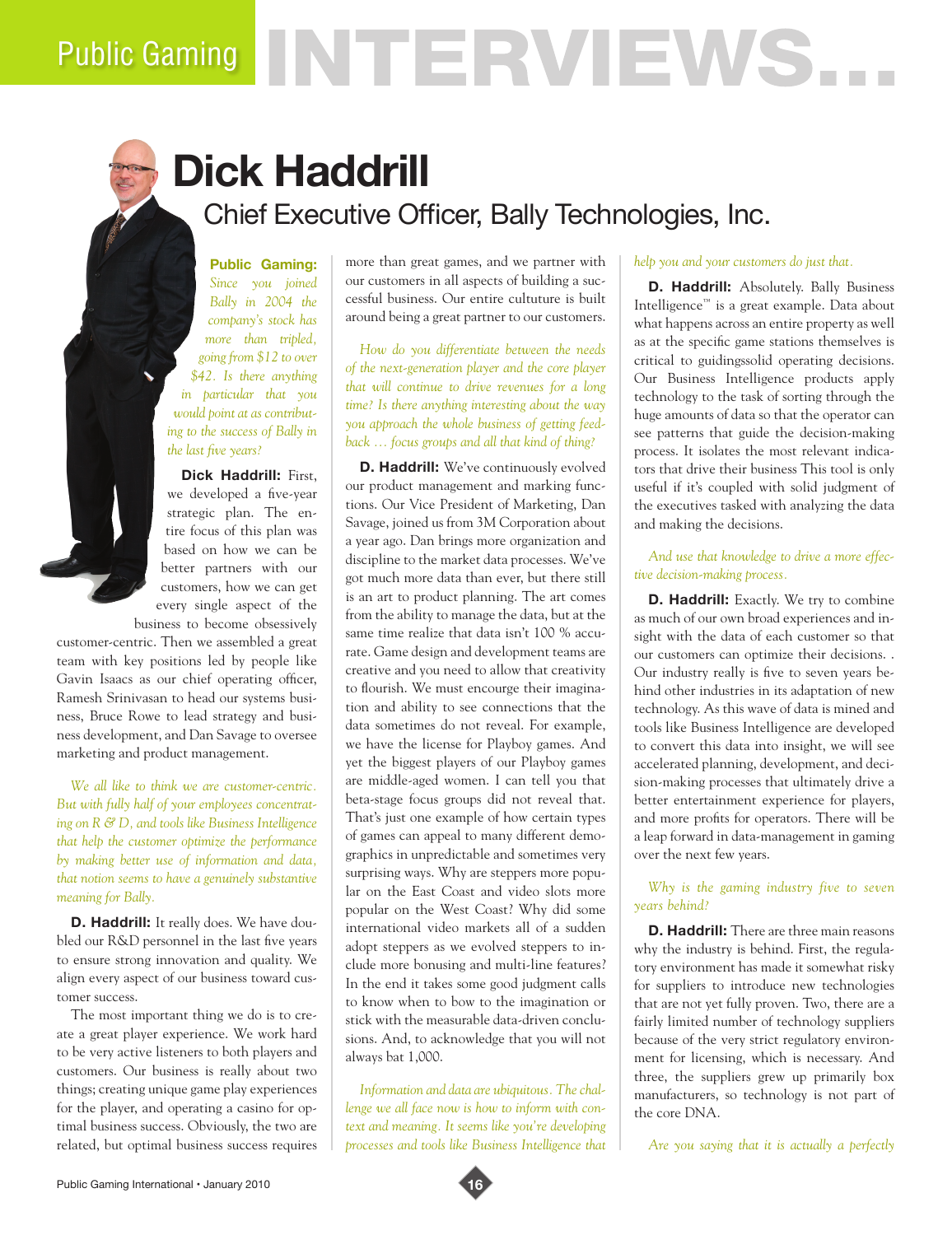*logical thing that our industry lags in the adaptation process? If the new iPhone or even Microsoft operating system does not perform as well as we'd like, nothing terribly bad happens as a result. The gaming industry is different in that it has much less room for error, doesn't it? You can't really take the risk of pushing the beta version out the door and then fix it on the fly.* 

**D. Haddrill:** That's exactly right. But it doesn't need to be a five-year lag. We believe that the industry should perhaps be one year behind because of this need to fully vet technology before it's in the marketplace. Integrity, security, responsible gaming, political sensibilities…these are all issues that need to be dealt with carefully and take more time than other industries. But there is no reason why we can't accelerate the cycles and deliver customer benefits much more quickly than has been done in the past.

So our objective is to help move the industry much closer to current standards. There is no reason we should be behind the retail industry in areas like database management and sophisticated player-marketing techniques. You can see the changes happening already, though. Some casino operators are moving forward quickly.. I think it's going to be very exciting as we see operators create a better player experience, build a better business model, and set a higher standard for the industry.

#### *You've worked in our sector of the industry since the early nineties, haven't you?*

**D. Haddrill:** Yes. I first got into the public gaming arena in 1994 when I joined Video Lottery Technologies and Automated Wagering, Inc. (AWI). I became the CEO of that company in '96. It was evident to us then that the public gaming sector was poised to grow. With the current budget shortfalls, the videolottery market is now again growing. It's a tremendous opportunity for new jurisdictions to get off to a good start. But there are also plenty of pitfalls and ways to get off to a bad start.

#### *Like what?*

**D. Haddrill:** Most important, it is necessary to get the regulatory and tax environment correct. Regulations need to ensure that players are protected, and an appropriate regulatory body established. This regulatory framework should facilitate a diligent but efficient product approval process. Certain jurisdictions are much more efficient than others. So, the time to get a new product into the marketplace is much faster. The tax structure needs to be consistent with a long-term goal of optimizing the return to the public. That does not mean that a high tax rate results in more money to the state. It is important to have a balanced business model that allows the operator to invest and be competitive. The public has many, many options when it comes to gaming and entertainment. And, those options are increasing rapidly. So implementing a business model that positions the operator to compete effectively is imperative, and a fair tax rate is key. It is also important to partner with the right operators and suppliers to implement the gaming program. Along with creating an entertaining gaming experience, that means implementing a good 'back-of-the-house system' for marketing, monitoring, and reporting, andtwo-way dialogue between the players and the operator.

*Would you say that part of the concept here is to use a buzz word that may be useful, 'future proofing' ourselves to ensure that the big capital investments required to launch a new gaming program will have a long life-cycle and be flexible to adapt to changes in the market and changes in technology?* 

**D. Haddrill:** Absolutely. The need to download game content and change device configurations is going to increase. You want to make sure that the system and the suppliers are G2S and S2S-protocol compliant so that you can have reliable interoperability and flexibility to adapt to new technology.

*Would you say that it is a priority for the operator to insist that all suppliers provide them with the flexibility and the back-of-the-house infrastructure that really supports genuine interoperability? I'm sure that Bally has great games, but do you support the operators' ability to implement other games provided by third-party game developers?* 

**D. Haddrill:** I absolutely agree. All commercial partners should be supportive of interoperability and enabling the operator to have flexibility and choice to implement the best games and devices as they become available, and from whatever supplier that produces them. In addition, the jurisdiction or the customer ought to have the ability to develop their own products to roll out into their marketplace. However, I will add that gaming is new to interoperability and it is not as easy as in business-to-consumer industries. When you're doing business-tobusiness systems, it's not as plug-and-play as it is with your cell phone. In consumer software, you sell millions of copies at a very low price and you throw it out in a year and you buy a new one. Business-to-business enterprise applications involve millions of lines of code. This is all very powerful and sophisticated software. But it's also very complicated, and requires complex integration.

When you upgrade to newer versions of your enterprise software, the ability to plug in the other software, the third-party software, requires that the interface must also be upgraded. Keep in mind that G2S and S2S are sets of code that aren't perfect. Jurisdictions should demand openness and interoperability, but should be reasonable in their expectations of just how simple that is. For our part, we do our very best to minimize the cost for the operator and thirdparty supplier to create that interface. We've developed the Bally Interface Gateway, which is a product to make it easier for our customers to integrate their own software and third-party systems into ours. It's still not plug-and-play, but it makes it much, much easier.

*That does cut to the heart of my questioning. It is up to the commercial partner to genuinely embrace the spirit as well as the letter of the concept of interoperability. The operator should assess the degree to which the commercial partner is genuinely committed to providing the flexibility to integrate the newest and best technology and implement the best games, regardless of whether those products are provided by a competitor.* 

**D. Haddrill:** Exactly. I think the summary point is that the jurisdiction should expect interoperability and a focus on future-proofing the operator. An informed customer needs to recognize the reality that interfaces cost money. At Bally, I can tell you that we do go to great lengths to serve the interests of the customer and support their ability to have maximum flexibility.

*You commented earlier that you don't want to over-control developers. Is there a trade-off between the amount of direction you provide, and the freedom to be imaginative? In Academia, they differentiate between applied and basic research. For instance, you might tell your R & D team to create a game that leverages this new brand license you acquired. And we need it next week. That versus take all the time you want to let your imagination go wild to create something magical and let me know what you come up with in six months.* 

**D. Haddrill:** It is a challenge. We have some of our development teams that are really doing very disciplined coding of specifications that are derived from our system customers, for example. And that requires high intellect, high work ethic, and a great engineering back-